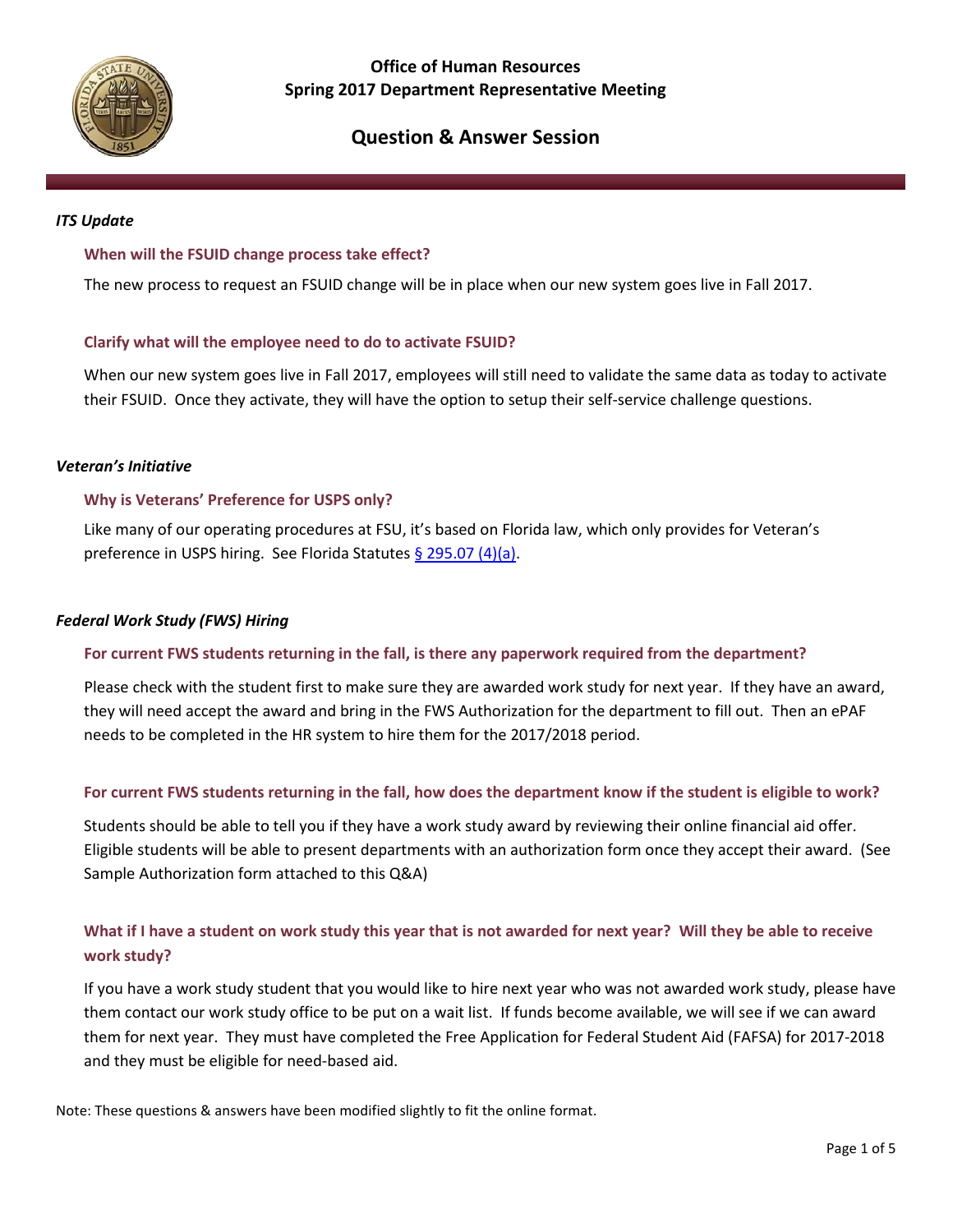## **Can we open a FWS posting if we hire for multiple sections and include multiple positions in the posting?**

Once the work study job portal is live and open for job submissions, you may post a generic position description (for multiple work study jobs) or create specific position ids to differentiate between these position requirements. As a part of this phase of implementation, the position id's will be created and managed by the hiring department and approved by the Office of Financial Aid Work Study Recruiter.

## **Will the job offer be submitted through OMNI and the New Employee Wizard be completed/processed online? Will FWS students ever be able to use the new hire wizard rather than the paper process?**

During this first phase of the project implementation we will continue to require paper documents, however we plan to enhance the process during a subsequent phase and make it completely seamless and online.

## **Will a FWS job portal be for departments individually or will there be a pool to choose from?**

The FWS job portal will be open to all departments and each department will be required to post their positions in this portal individually.

## **Just to confirm: A FWS student must be awarded FWS, accept the award, get the authorization form, and THEN contact the department hiring representative to interview?**

Yes. An overview of the FWS process may be seen [here.](http://financialaid.fsu.edu/types-aid/federal-work-study/steps-finding-fws-position)

## **A student with NO award in financial aid and NO authorization form cannot say "financial aid said I'm eligible and must have a job offered before I get the award form" in order to secure an interview/job offer? (In other words, the award does not follow the job interview and job offer?)**

Correct. The award comes before the job interview and job offer, an overview of the FWS process is provided below.

#### **FWS Process Overview:**

- The Federal Work-Study (FWS) Program is an employment program which provides jobs for eligible students with demonstrated financial need.
- Students are awarded FWS by completing the Free Application for Federal Student Aid (FAFSA) once the FAFSA is complete a federal processor determines a student's eligibility.
- Recipients of FWS funding may use the earnings to help meet their costs of education; the money earned does not have to be paid back.
- Although many students qualify, an FWS award may not be offered to all eligible students due to limited funding.
- The FWS program benefits both the employer and the students who are employed:
	- o FWS provides a supplemental source of funding to pay student employees who are eligible for the program. Although it is a benefit to have this additional funding, it also requires additional effort to comply with the FWS requirements for verifying eligibility and tracking employment earnings.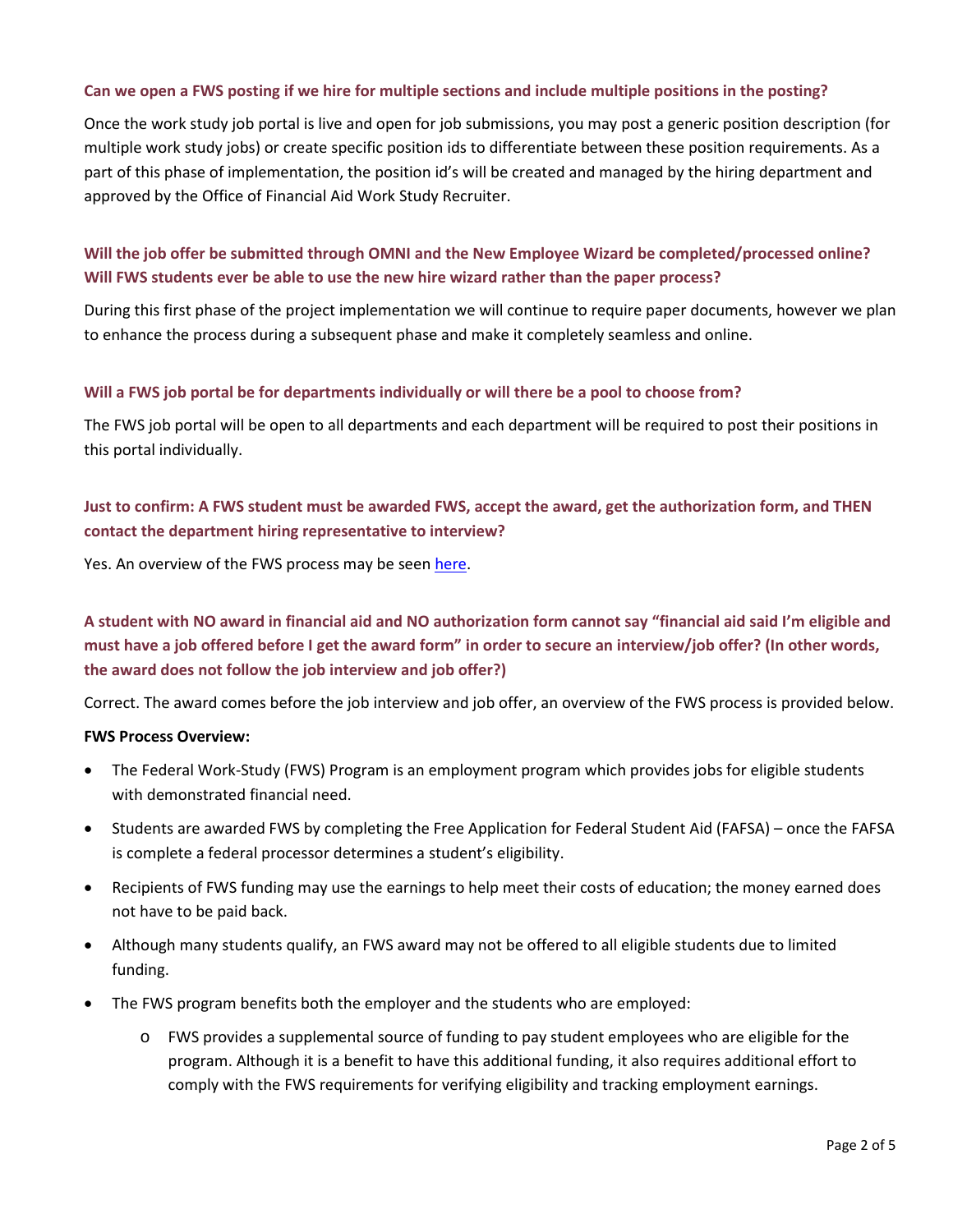- o FWS provides opportunities to student to earn money while attending college; learn useful skills that can apply to future employment; develop leadership and professional skills; and, become involved in the campus and the academic community.
- Students are notified via email regarding their award amount (maximum for current year \$2,400) and advised to accept the same on their student portal [\(https://my.fsu.edu\)](https://my.fsu.edu/).
- Students who accept their awards are then provided with an authorization form.
- Students may then begin their search for employment.
	- o Current job list Student contacts employer to request interview,
	- o When the new online job listing/application goes live employer will contact student for interview.
- New hires Authorization form and all new hire paperwork must be submitted to OFA FWS.
	- o Includes 1-9 requirement.
	- o Inclusive of any background check requirement.
- Returning hires Authorization must be submitted to OFA FWS and ePAF must be submitted online.
	- $\circ$  If 1-9 has been terminated from previous period new I-9 action required.
	- o If new background check required, must be completed before starting work.
- **Students may not start work until they are ready to work in the HR/Payroll system.**
- FWS students are hired and paid just like any other FSU employee, and must adhere to the same HR/Payroll schedules and rules.
- FWS students may not work during any scheduled class time.
- Students should not be scheduled to work more than 30 hours per week (10-12 is average).
- **Students and departments should monitor earning to ensure that the student does not earn over his/her awarded amount. Amounts in excess of the award may have to be funded by the department.**

#### *Smart Onboarding*

## **Will there be a decreased amount of VP approvers? If so, when should these be expected? How would the decrease be determined?**

In our review of processes for onboarding, recruiting, and appointing, we will be evaluating all levels of approvals. We will make approval adjustments (if needed) based on the outcome of our review.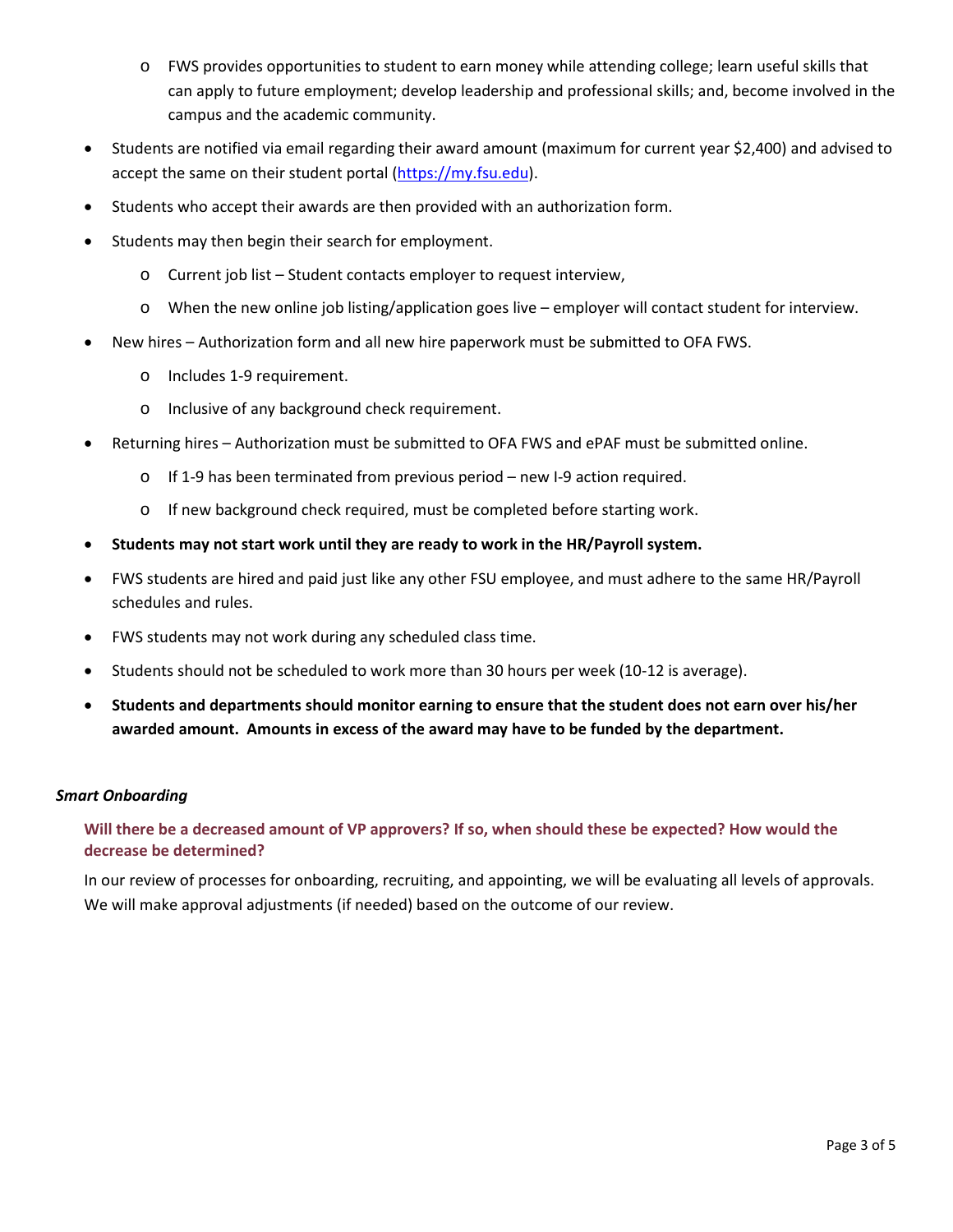#### *Attendance & Leave Update*

## **Does a full-time USPS or A&P employee have to take a meal break? Do OPS employees working a full day (ex 8 am-5 pm) have to take a meal break?**

Human Resources *recommends* that an unpaid meal period, lasting at least 30 minutes, be observed if any employee is working 6 or more hours. However, it *is ultimately a management/department decision* whether to require a meal period or approve an employee forgoing a meal period.

Most research shows that productivity, creativity, and innovation decreases when a meal period is not observed. Conversely, during peaks in department work volume, supervisors may occasionally require employees to not take a meal period or modify a meal period.

- [http://www.npr.org/sections/thesalt/2015/03/05/390726886/were-not-taking-enough-lunch-breaks-why](http://www.npr.org/sections/thesalt/2015/03/05/390726886/were-not-taking-enough-lunch-breaks-why-thats-bad-for-business)[thats-bad-for-business](http://www.npr.org/sections/thesalt/2015/03/05/390726886/were-not-taking-enough-lunch-breaks-why-thats-bad-for-business)
- <http://www.cnn.com/2011/LIVING/01/31/cb.lunch.break/>

## **When using TimeClock Plus, will time go directly to OMNI for supervisor approval?**

No. When using TimeClock Plus, employees will clock-in via the clock. Then the supervisor will approve time **in the Manager module of TimeClock Plus**. The time will then load to OMNI and the department representative must approve all time for that department in OMNI.

## **Is there information about TimeClock Plus on the HR Website?**

Not yet. Once we have fully implemented the project and onboard all departments in Phase 1, we may provide information on the HR website for interested departments. In the meantime, if you're interested or have questions, contact Jonathan Banks, [jebanks@fsu.edu,](mailto:jebanks@fsu.edu) at (850) 644-1449.

#### **When using TimeClock plus, could any department use any clock device?**

Yes. TimeClock Plus allows employees to swipe on any device available and the supervisor can track where the swipe took place. The system can also limit which devices an employee is able use.

#### *Appointment Tutorial Resources*

#### **Can any HR Department Representative train and perform I-9s?**

Most departments have a primary HR Department Representative who completes I-9 actions. If you have questions about I-9 training and completing I-9 actions, please contact Adline Norwood, [anorwood@fsu.edu,](mailto:anorwood@fsu.edu) at (850) 644-7939.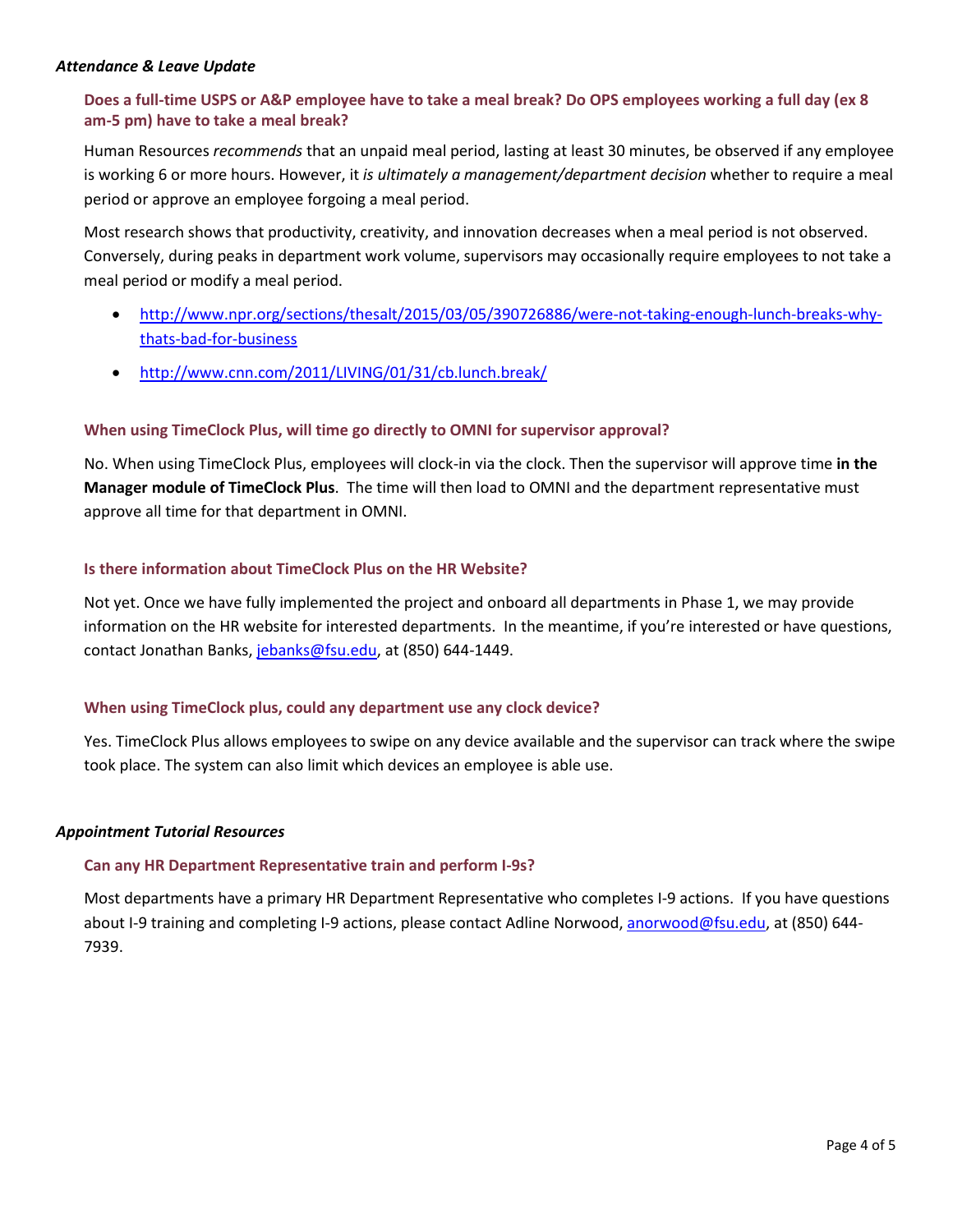#### *Miscellaneous*

### **Please add new HR Reps to the HR Listserv distribution list – I only found out by chance.**

Every month HR runs a clean-up process and adds any new department representatives to the HR Department Representative listserv (HRMS). However, this process only captures the official HR Department Representative listed on the "department table" in OMNI HR.

Also, HR relies on departments to keep that table up-to-date as department reps change. This is another reason it is so important for departments to update the department table whenever the official HR Department Representative or HR Department Manager changes (there is nothing else in the system that tells HR who your Department Rep is).

• To update your department's HR Department Representative or HR Department Manager, complete this form and send it to [jebanks@fsu.edu:](mailto:jebanks@fsu.edu) <http://hr.fsu.edu/pdf/forms/timeandleave/HRDepartmentTableUpdate.pdf>

Also, this process is can't catch additional people in the department who assist with HR work, it will only capture the one official department rep for each department. Unfortunately, there is no way for HR to identify other employees who may assist with HR work through the system.

So, if you have new employees who do HR work and need access to the HRMS listserv, please help us get them enrolled. You can do this two ways:

- 1. They can self-enroll or you can enroll them at any time here: [https://lists.fsu.edu/mailman/listinfo/hrms.](https://lists.fsu.edu/mailman/listinfo/hrms)
- 2. Email the *HR Communications Manager* at [smirkin@fsu.edu](mailto:smirkin@fsu.edu) and she will be happy to enroll them.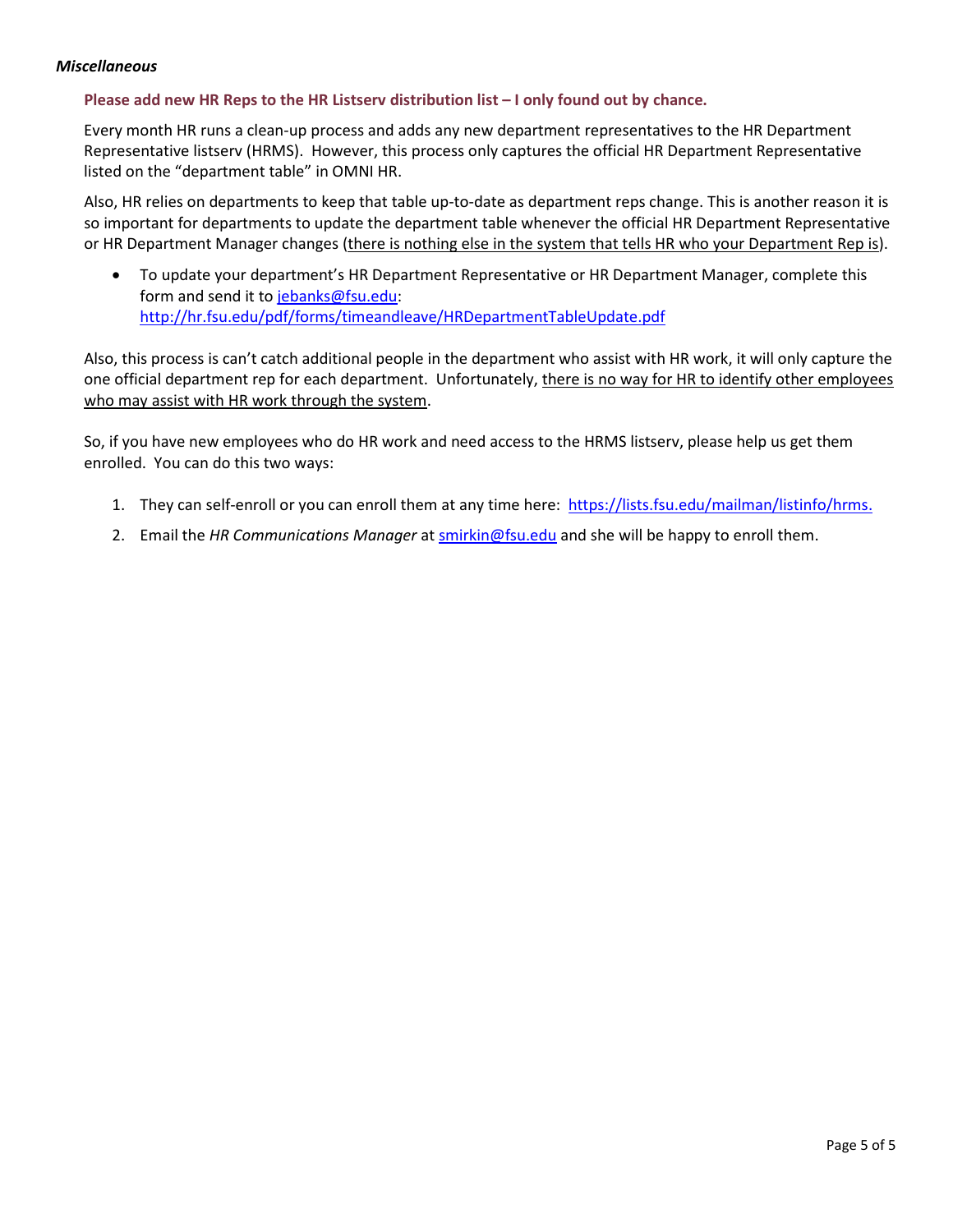#### Sample FWS Authorization Form

#### **Florida State University Federal Work Study/Community Service Work Study Programs (FWS/CSWS) \*\*\*Authorization for Employment\*\*\***

This student has qualified for employment through the FWS Program and is authorized to earn FWS/CSWS wages. Please monitor their work hours. Earnings may not exceed the award amount for each semester

| Empl ID fld_EMPLID                                                                                                                                                                                                                                                                                                                                                                                         | Email Address fld_EMAIL_ADDR                                                 |                                                                                                                                                                                                                               |
|------------------------------------------------------------------------------------------------------------------------------------------------------------------------------------------------------------------------------------------------------------------------------------------------------------------------------------------------------------------------------------------------------------|------------------------------------------------------------------------------|-------------------------------------------------------------------------------------------------------------------------------------------------------------------------------------------------------------------------------|
| <b>Name</b><br>fld_LAST_NAME, fld_FIRST_NAME                                                                                                                                                                                                                                                                                                                                                               | <b>Eligible Employment Dates</b>                                             | <b>Award Amount</b>                                                                                                                                                                                                           |
|                                                                                                                                                                                                                                                                                                                                                                                                            | Fall: 08-28-2017 to 12-15-2017 \$<br>Spring: $01-08-2018$ to $05-04-2018$ \$ | <b>C.ACCEPT_BALANCE</b><br>F.ACCEPT_BALANCE                                                                                                                                                                                   |
| <b>Supervisor and/or Department Payroll Rep:</b> Please complete this form and make a copy for your records.                                                                                                                                                                                                                                                                                               |                                                                              |                                                                                                                                                                                                                               |
| ____ Never worked at FSU (Must attach Employee Wizard Forms)<br>_________Student has an AFWS/ACSL record, but it has been terminated in Omni<br>________Student has an AFWS/ACSL record and it has NOT been terminated (Process an ePAF+)<br>________Student has an OPS record, but No AFWS/ACSL record (Additional Appointment)<br>______Transfer from one department to another within the academic year |                                                                              |                                                                                                                                                                                                                               |
|                                                                                                                                                                                                                                                                                                                                                                                                            |                                                                              |                                                                                                                                                                                                                               |
| Fax #: Email Address:<br><b>** For FWS the Job Code is AFWS and the Funding Account Code is 254217660-O</b>                                                                                                                                                                                                                                                                                                |                                                                              |                                                                                                                                                                                                                               |
| ** Community Service Job Code is ACSL and the Funding Account Code is 254317660-O                                                                                                                                                                                                                                                                                                                          |                                                                              |                                                                                                                                                                                                                               |
| Hourly rate: ____ _____ (based on level of job duties – see FWS wage guidelines)<br>Weekly Work Hours :__________( not to exceed the award amount or interfere with class hours)<br>The employing department and student is responsible for monitoring the hours this student can work.                                                                                                                    |                                                                              |                                                                                                                                                                                                                               |
| Job Description:                                                                                                                                                                                                                                                                                                                                                                                           |                                                                              |                                                                                                                                                                                                                               |
| Job Requirements/Job Qualifications:                                                                                                                                                                                                                                                                                                                                                                       |                                                                              |                                                                                                                                                                                                                               |
| Supervisor Signature<br>Date                                                                                                                                                                                                                                                                                                                                                                               |                                                                              |                                                                                                                                                                                                                               |
| Student: Please use the FWS drop box located inside the Financial Aid lobby (A4400 University Center) to<br>turn in your forms (FWS/CSWS Authorization and if needed, the Employee Wizard forms).                                                                                                                                                                                                          |                                                                              | Date and the same state of the state of the state of the state of the state of the state of the state of the state of the state of the state of the state of the state of the state of the state of the state of the state of |